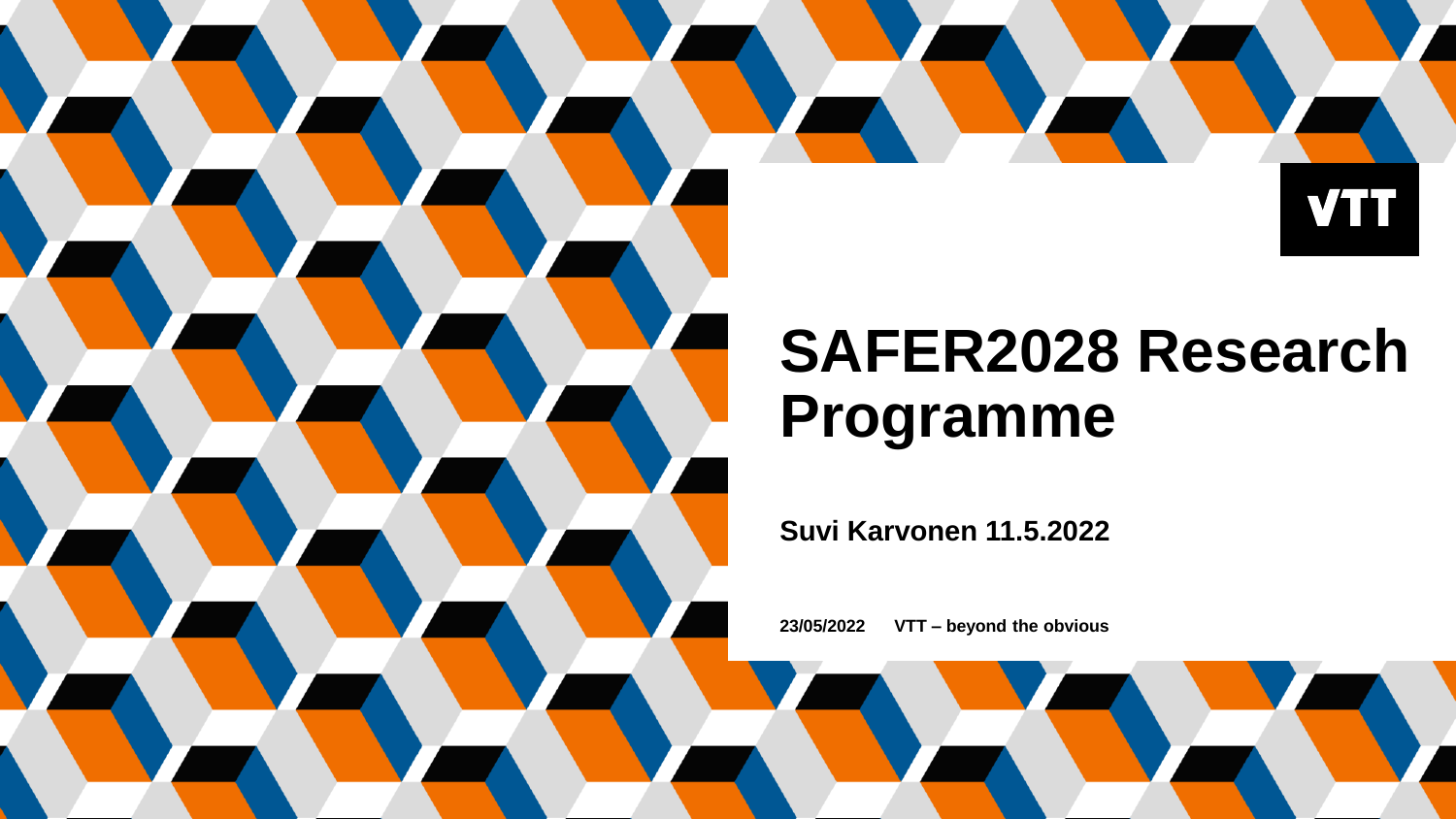

## **SAFER2028 – National Nuclear Safety and Waste Management Research Programme 2023-2028**

- $\sim$  60 M€ funding from VYR
- Combines NPP safety and nuclear waste management research

#### Nuclear Waste Management Research Programmes

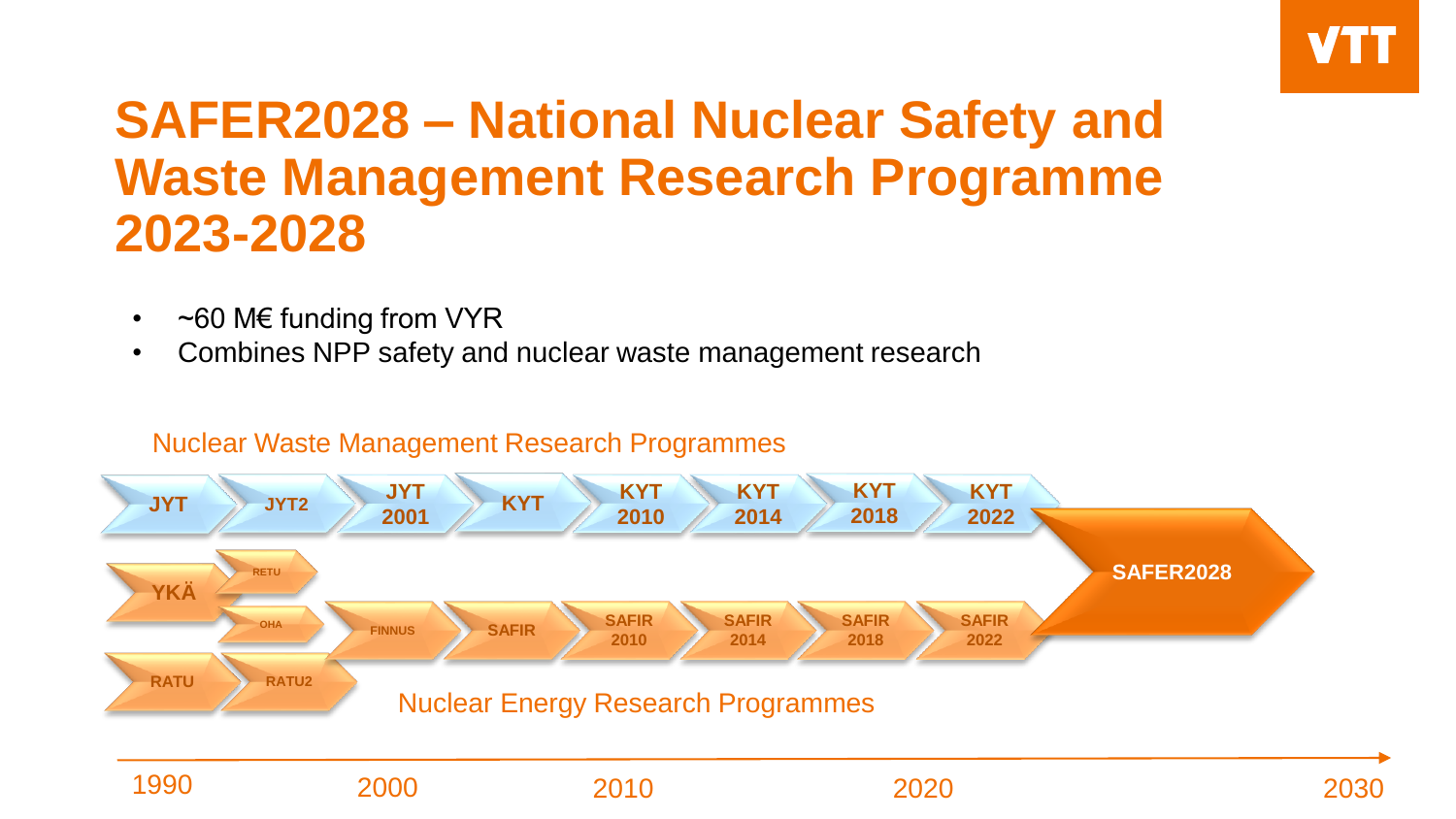## **SAFER2028 Purpose and Vision**

- Purpose: *To ensure national nuclear energy safety expertise over generations.*
- Vision: *The SAFER2028 research community is a vigilant and agile competence pool that carries out excellent and internationally attractive research on topics relevant to the safety of Finnish nuclear power plants and nuclear waste management facilities.*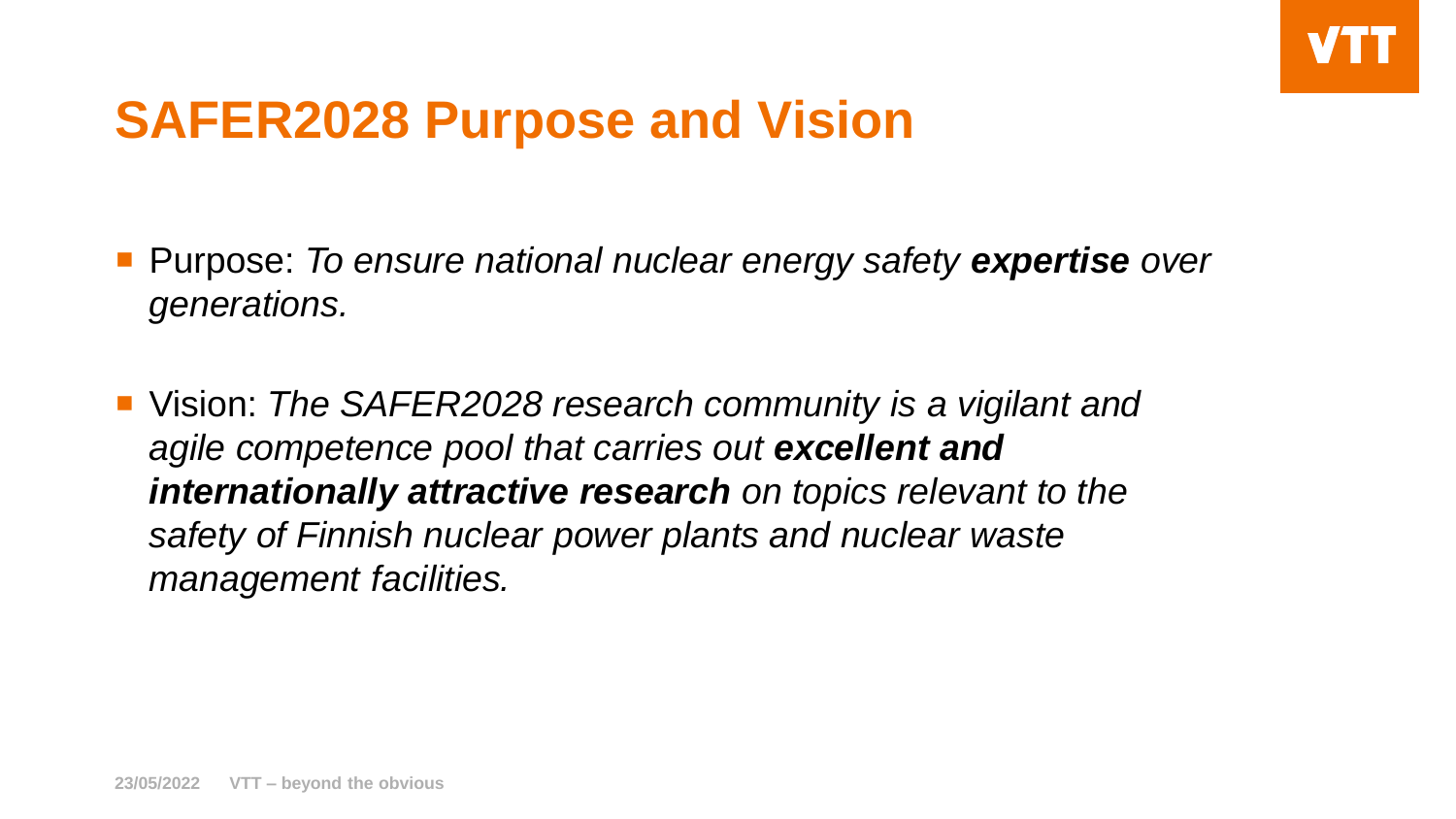## **SAFER2028 Projects**

- **Programme duration 2023-2028 = 3 + 3 years with midterm** evaluation
	- Standard project length 3 years with funding applied for annually
		- Shorter projects are extremely welcome
		- Longer (4+ years) projects may be possible to be decided
	- Excellence projects may receive funding recommendation for multiple years
- New feature: Doctoral Education Network (DENSE)
	- Projects intended for unsiversity students doing full time thesis work
	- Networking activities for all post-graduate students in the field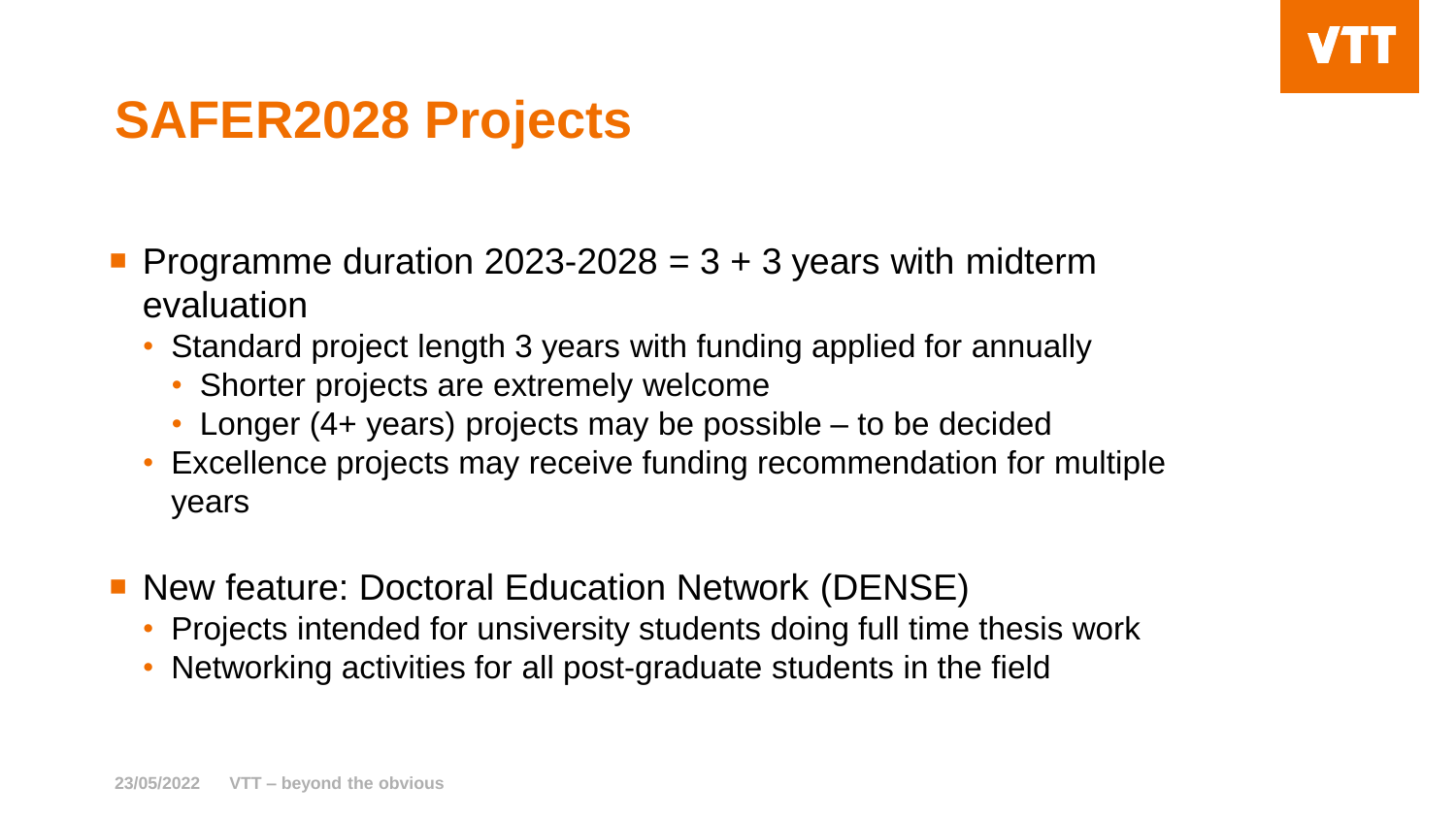# **SAFER2028 – Research Topics (1)**

- **Firamework Plan to be published in June 2022 with four main** research areas:
	- Overall Safety and Society
	- Reactor Safety and Fuel
	- Decommissioning, Treatment and Long-term Safety of Nuclear Waste
	- Mechanical and Structural Safety of Nuclear Power Plants
- Cross-cutting topics in Framework Plan:
	- SMR reactors
	- Infrastructure
	- International Collaboration
	- Knowledge Management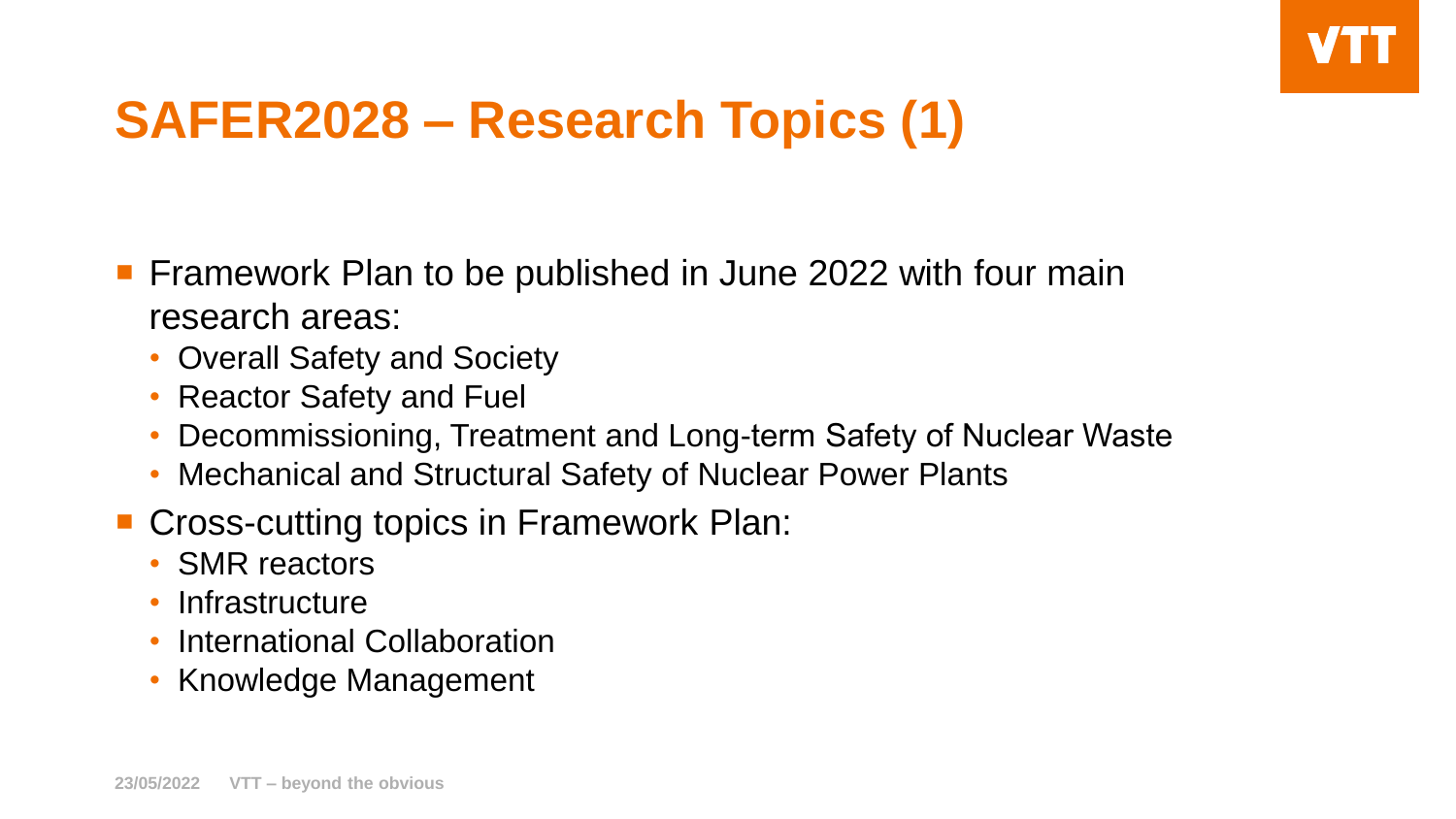## **SAFER2028 – Research Topics (2)**

■ Topics that directly relate to licensing requirements or regulator's control of license are not included in SAFER2028

**Research should be of use for more than one end user** 

• Interpretation on this has relaxed from previous years'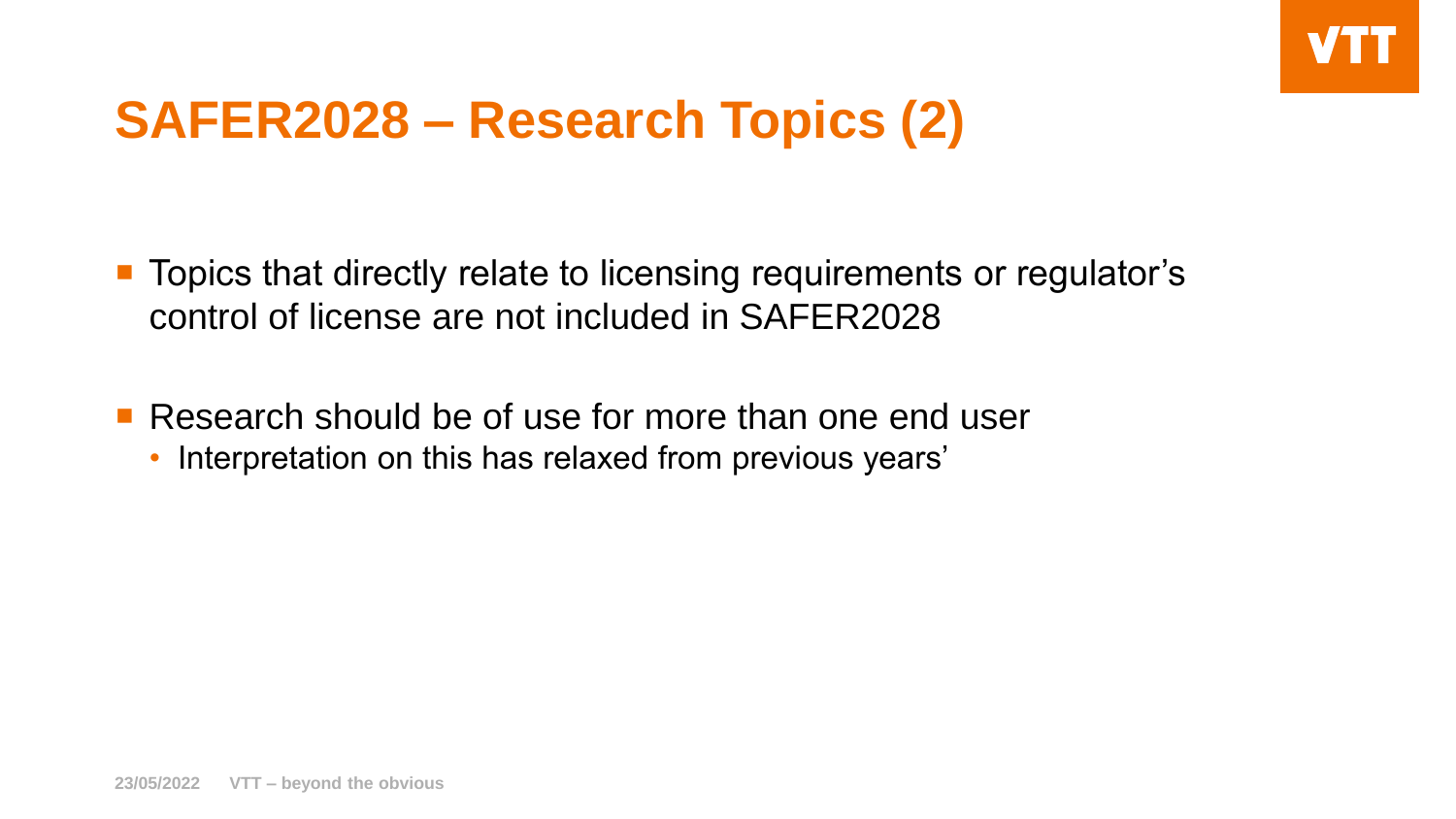## **Annual schedule**

- August October: Call for proposals for next years
- December: Funding recommendations from Management Group
- March: Funding decisions from VYR
	- Projects can invoice costs from January onwards at their own risk
- 2 Technical Advisory Group meetings / year
- Seminars and ad hoc TAG meetings as seen necessary / beneficial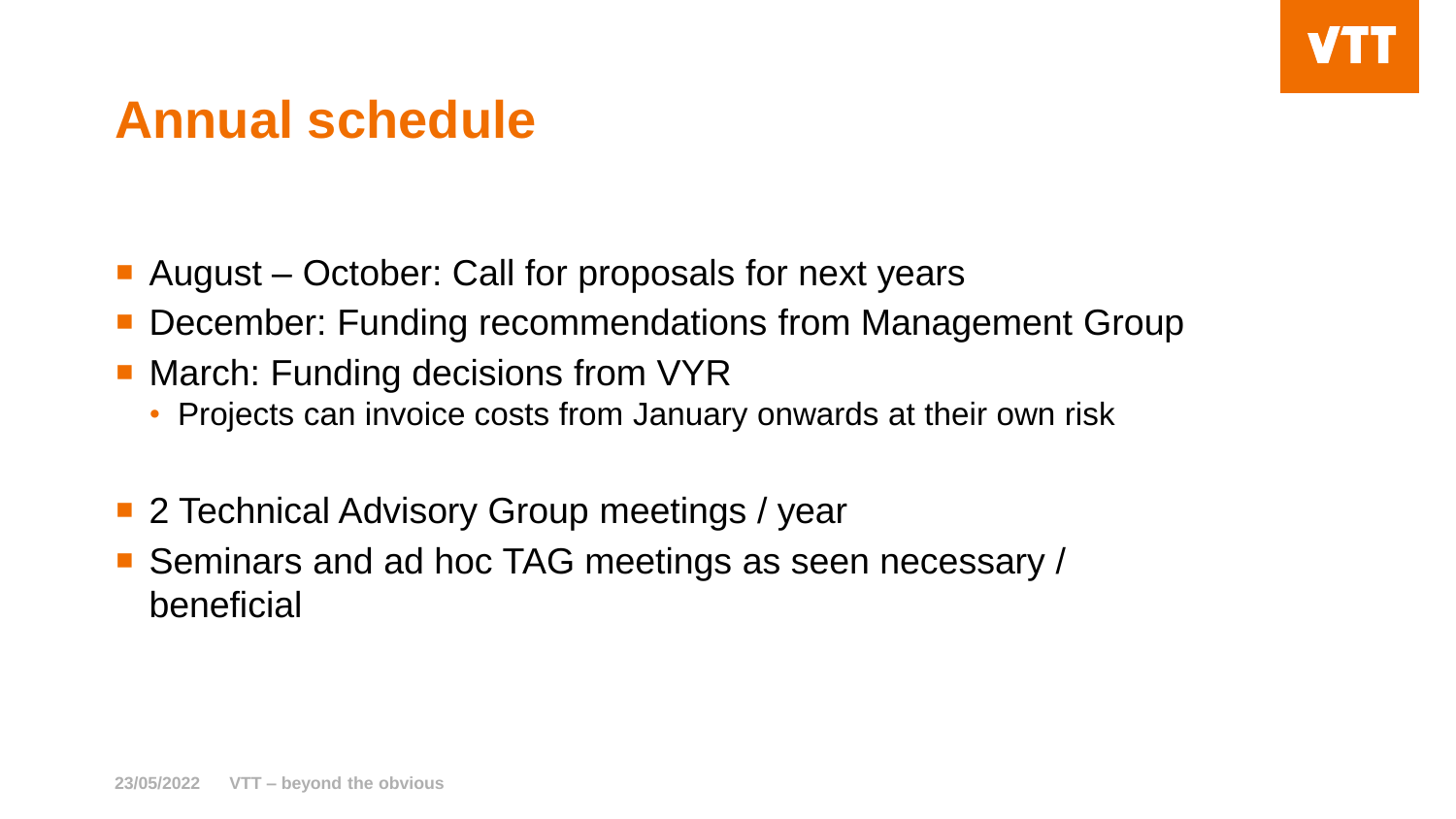#### **Call for 2023**

- Dates to be decided likely 8-10/2022
- All material will be avalaible on the (to be published) SAFER2028 website
- **Pay attention to the plan and budget to avoid later problems** 
	- Include dissemination activities such as participation in research programme activities (technical advisory groups, seminars and external evaluation), publications, conferences etc.
	- TAGs/SG's will follow project progress and realization of costs
	- Each project has to list their deliverables and deadlines for them
	- Changing a lot from KYT2022 culture!